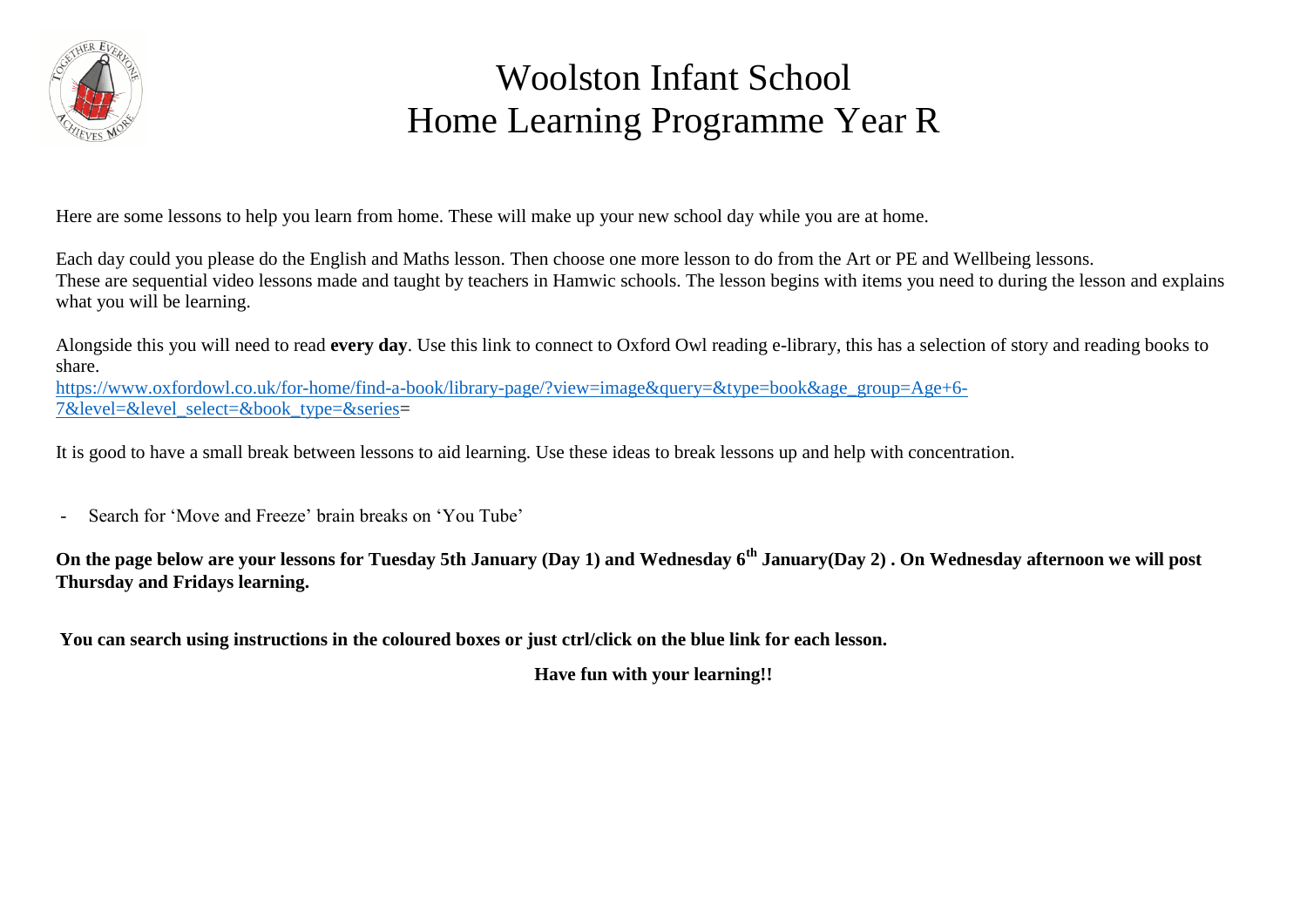| Day            | <b>English</b><br>Search 'You Tube' Hamwic<br><b>Education Trust Year R English.</b>                    | <b>Maths</b><br>Search 'You Tube' Hamwic<br><b>Education Trust Year R</b><br>Maths. | Art<br>Search 'You Tube' Hamwic<br><b>Education Trust Year R Art.</b> | <b>PE and Wellbeing</b><br>Search on 'You Tube'<br>'9 Min Exercise For<br>Kids – Home Workout'<br><b>Just Dance for Kids</b><br><b>Cosmic Yoga</b><br>The Body Coach for<br>kids |
|----------------|---------------------------------------------------------------------------------------------------------|-------------------------------------------------------------------------------------|-----------------------------------------------------------------------|----------------------------------------------------------------------------------------------------------------------------------------------------------------------------------|
| 1              | https://www.youtube.com/wa<br>tch?v=iUQbGBLSuM4                                                         | https://www.youtube.com/w<br>atch?v=XXQaVWDd SE                                     | https://www.youtube.com/<br>watch?v=FjrifYNLzKM                       | Cosmic Yoga<br>https://www.youtube.com/<br>watch?v=qC83oFEeVZA                                                                                                                   |
| $\overline{2}$ | https://www.youtube.com/wa<br>tch?v=9Yfc-O-<br>Rk0I&list=PLfsSWRa4MSApgtBi<br>6O20Gr5NfX5s3wELb&index=1 | https://www.youtube.com/w<br>atch?v=uAMqrwhEfUI                                     | https://www.youtube.com/<br>watch?v=74cBbSVKwCQ                       | PE workout<br>You tube '9 minutes<br>workout for Kids'<br>https://www.youtube.com/<br>watch?v=oc4QS2USKmk                                                                        |

Keeping your child safe when they use the internet at home.

The internet is great for learning, sharing, connecting and creating. Set boundaries and agree as a family how long your child can spend online and what they can do. Also decide how access to devices can be shared fairly. Remember there are parental tools that can help you manage and monitor access and use these across all devices. Talk about online safety and get involved. Have conversations about online safety little and often and build it into other conversations. Always supervise your children online. For older children ask questions about what they do online, such as what sites they visit and who they talk to. Know who they are talking to. Tell your child that strangers can pop up anywhere online and remind them not to talk to them. Understand the games they play. Ensure your child knows what to do if someone they don't know contacts them for example - ask you for advice, click the red cross. Check age ratings of games, online movies and websites.